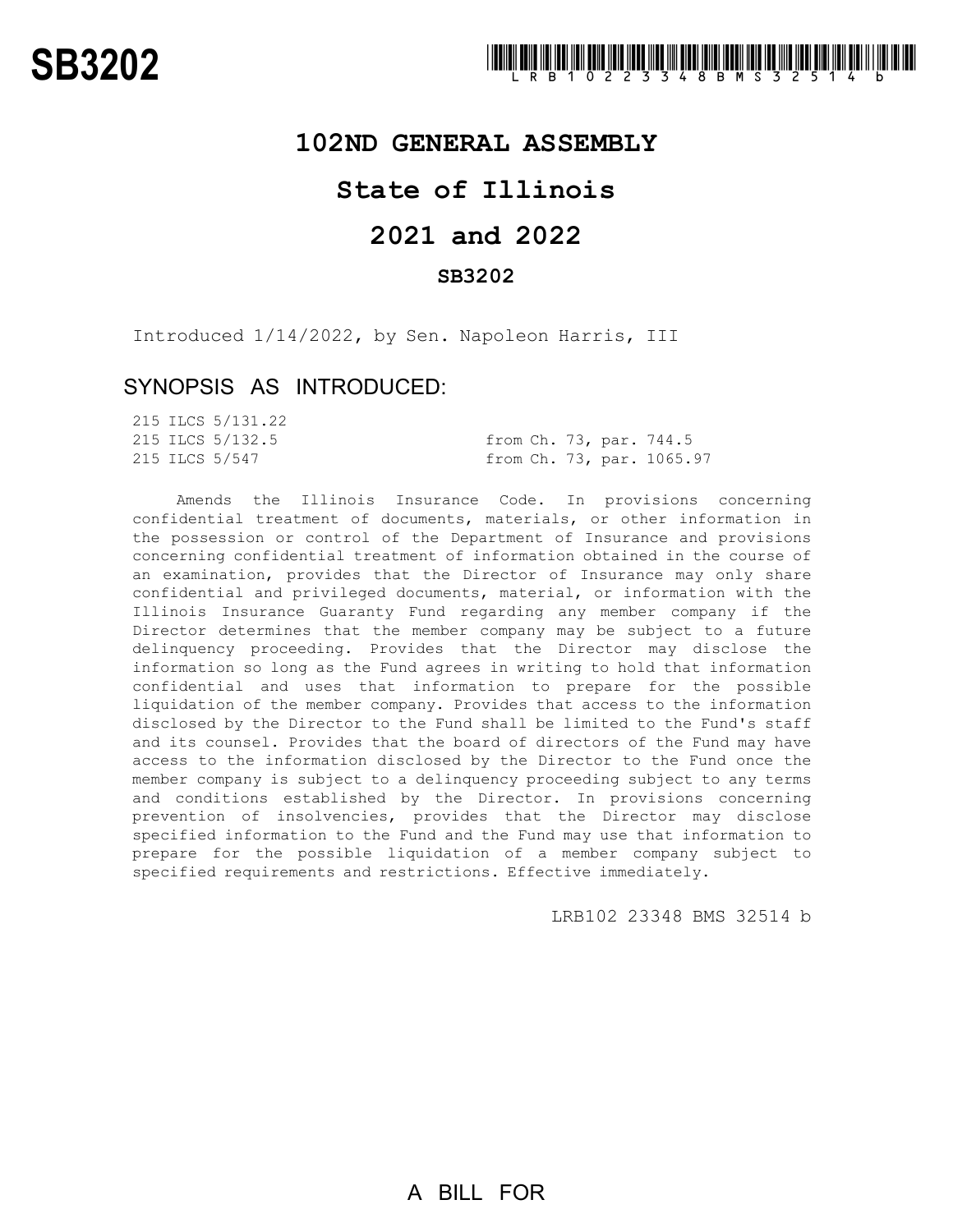1

AN ACT concerning regulation.

#### **Be it enacted by the People of the State of Illinois, represented in the General Assembly:** 2 3

Section 5. The Illinois Insurance Code is amended by changing Sections 131.22, 132.5, and 547 as follows: 4 5

(215 ILCS 5/131.22) 6

(Text of Section before amendment by P.A. 102-578) 7

Sec. 131.22. Confidential treatment. 8

(a) Documents, materials, or other information in the possession or control of the Department that are obtained by or disclosed to the Director or any other person in the course of an examination or investigation made pursuant to this Article and all information reported or provided to the Department pursuant to paragraphs (12) and (13) of Section 131.5 and Sections 131.13 through 131.21 shall be confidential by law and privileged, shall not be subject to the Illinois Freedom of Information Act, shall not be subject to subpoena, and shall not be subject to discovery or admissible in evidence in any private civil action. However, the Director is authorized to use the documents, materials, or other information in the furtherance of any regulatory or legal action brought as a part of the Director's official duties. The Director shall not otherwise make the documents, 9 10 11 12 13 14 15 16 17 18 19 20 21 22 23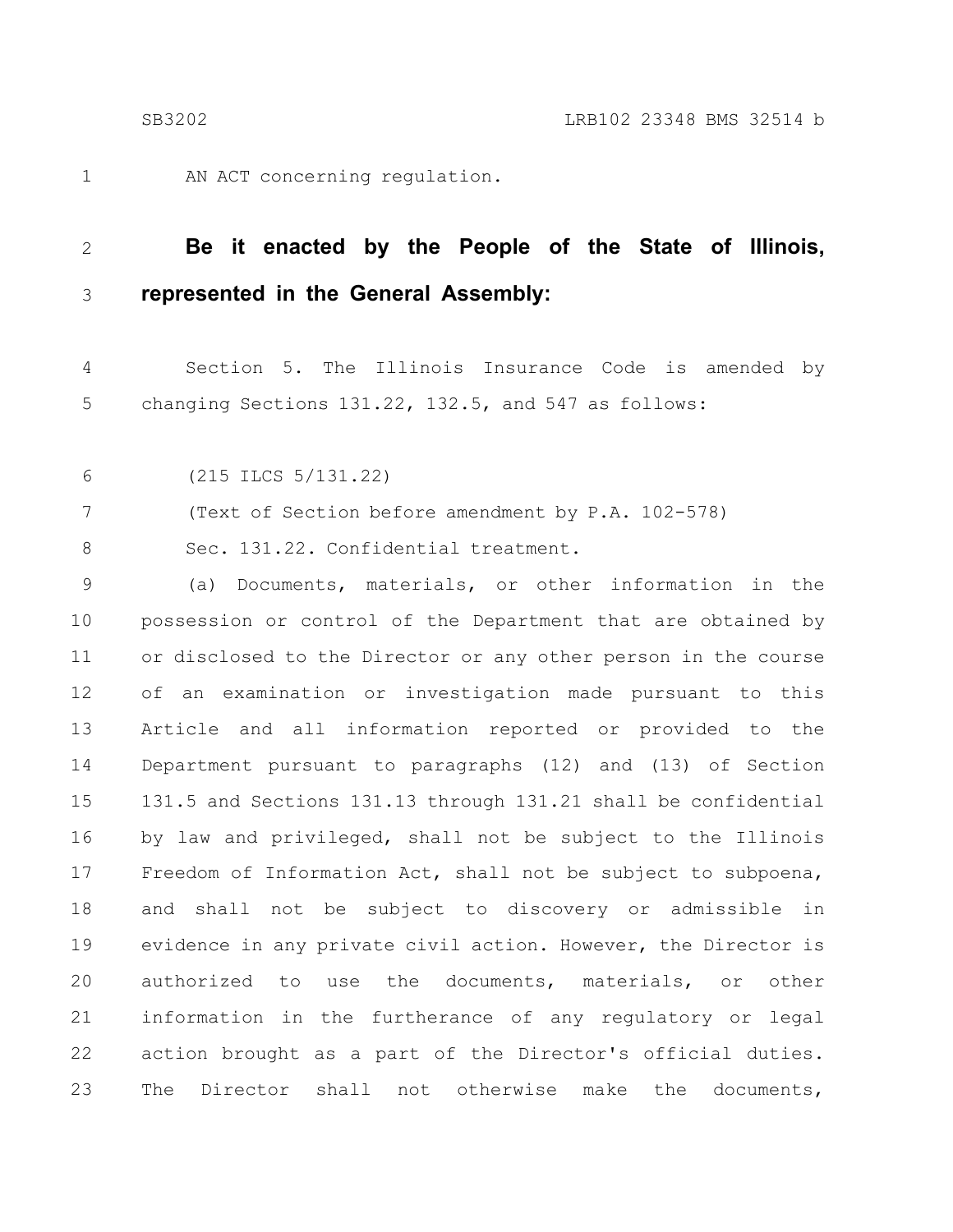materials, or other information public without the prior written consent of the company to which it pertains unless the Director, after giving the company and its affiliates who would be affected thereby prior written notice and an opportunity to be heard, determines that the interest of policyholders, shareholders, or the public shall be served by the publication thereof, in which event the Director may publish all or any part in such manner as may be deemed appropriate. 1 2 3 4 5 6 7 8 9

(b) Neither the Director nor any person who received documents, materials, or other information while acting under the authority of the Director or with whom such documents, materials, or other information are shared pursuant to this Article shall be permitted or required to testify in any private civil action concerning any confidential documents, materials, or information subject to subsection (a) of this Section. 10 11 12 13 14 15 16 17

(c) In order to assist in the performance of the Director's duties, the Director: 18 19

(1) may share documents, materials, or other information, including the confidential and privileged documents, materials, or information subject to subsection (a) of this Section, with other state, federal, and international regulatory agencies, with the NAIC and its affiliates and subsidiaries, and with third-party consultants, and with state, federal, and international 20 21 22 23 24 25 26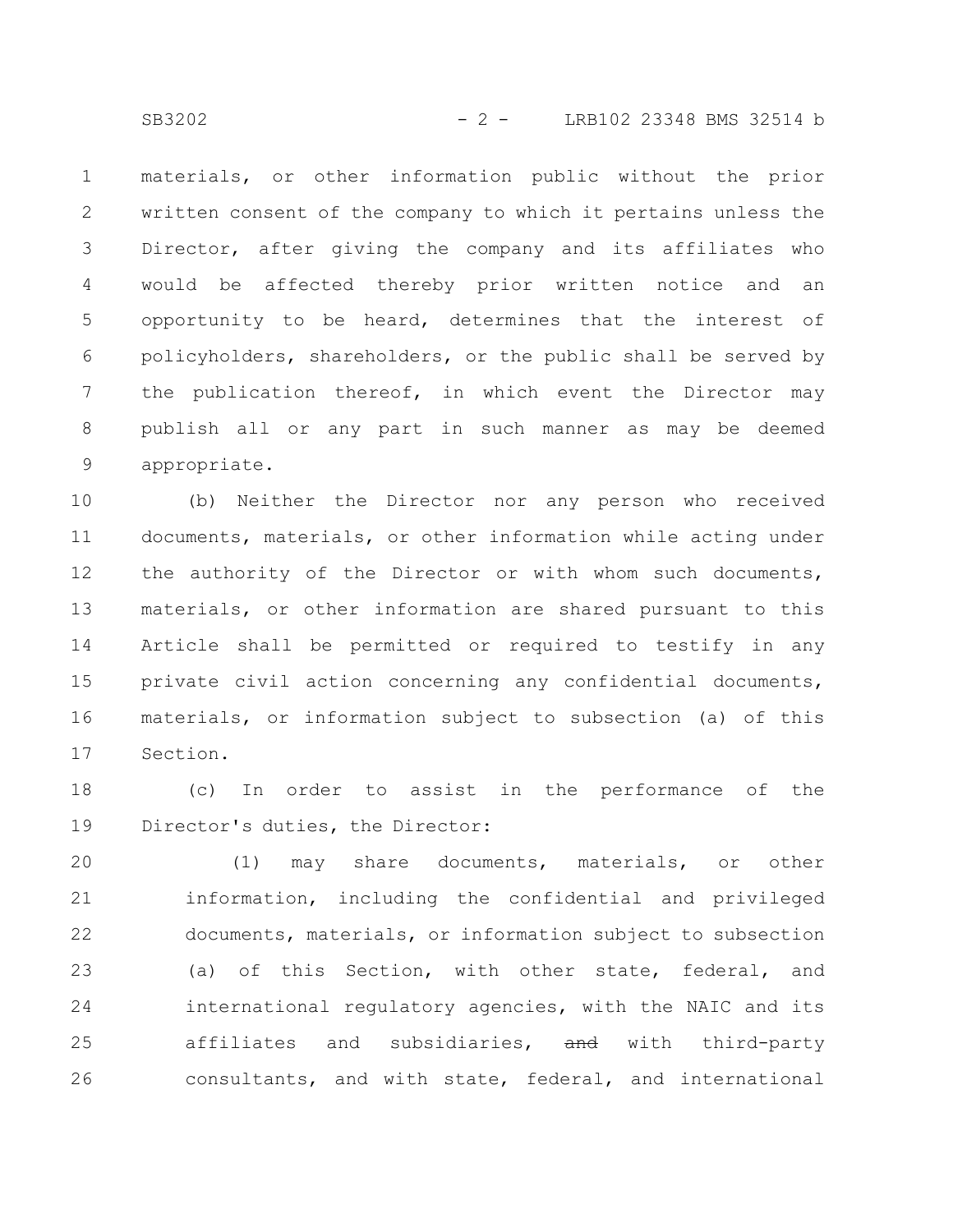law enforcement authorities and regulatory agencies, including members of any supervisory college allowed by this Article, provided that the recipient agrees in writing to maintain the confidentiality and privileged status of the document, material, or other information, and has verified in writing the legal authority to maintain confidentiality; 1 2 3 4 5 6 7

(1.5) notwithstanding paragraph (1) of this subsection (c), may only share confidential and privileged documents, material, or information reported pursuant to Section 131.14b with commissioners of states having statutes or regulations substantially similar to subsection (a) of this Section and who have agreed in writing not to disclose such information; and 8 9 10 11 12 13 14

(1.7) notwithstanding paragraph (1) of this subsection (c), may only share confidential and privileged documents, material, or information reported pursuant to Section 131.14b with the Illinois Insurance Guaranty Fund regarding any member company defined in Section 534.5 if the Director determines that the member company may be subject to a future delinquency proceeding under Article XIII; the Director may disclose the information described in this subsection so long as the Fund agrees in writing to hold that information confidential, in a manner consistent with this Code, and uses that information to prepare for the possible liquidation of the member company; access to 15 16 17 18 19 20 21 22 23 24 25 26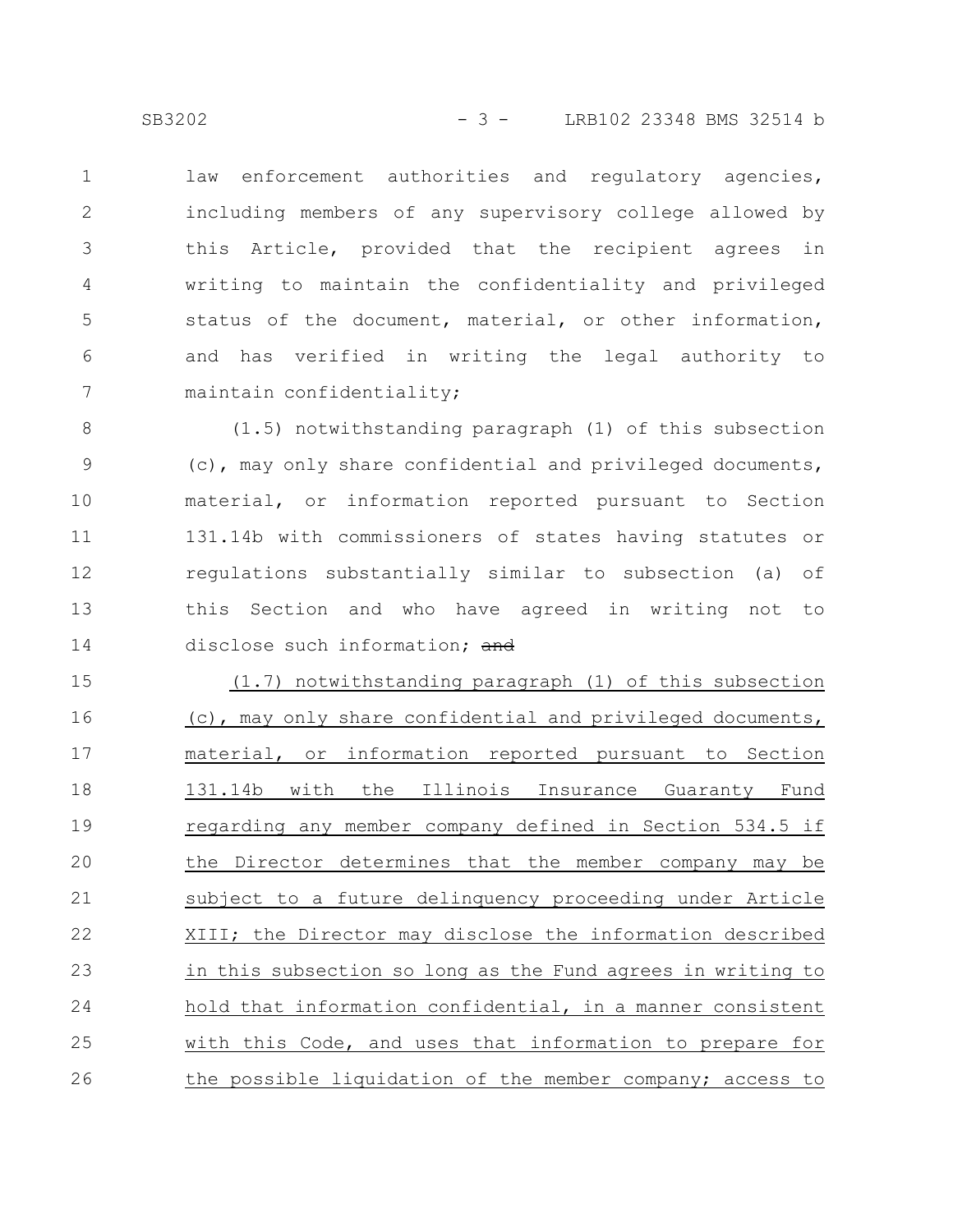SB3202 - 4 - LRB102 23348 BMS 32514 b

the information disclosed by the Director to the Fund shall be limited to the Fund's staff and its counsel; the board of directors of the Fund may have access to the information disclosed by the Director to the Fund once the member company is subject to a delinquency proceeding under Article XIII subject to any terms and conditions established by the Director; and 1 2 3 4 5 6 7

(2) may receive documents, materials, or information, including otherwise confidential and privileged documents, materials, or information from the NAIC and its affiliates and subsidiaries and from regulatory and law enforcement officials of other foreign or domestic jurisdictions, and shall maintain as confidential or privileged any document, material, or information received with notice or the understanding that it is confidential or privileged under the laws of the jurisdiction that is the source of the document, material, or information; any such documents, materials, or information, while in the Director's possession, shall not be subject to the Illinois Freedom of Information Act and shall not be subject to subpoena. 8 9 10 11 12 13 14 15 16 17 18 19 20

(c-5) Written agreements with the NAIC or third-party consultants governing sharing and use of information provided pursuant to this Article consistent with this subsection (c) shall: 21 22 23 24

(1) specify procedures and protocols regarding the confidentiality and security of information shared with 25 26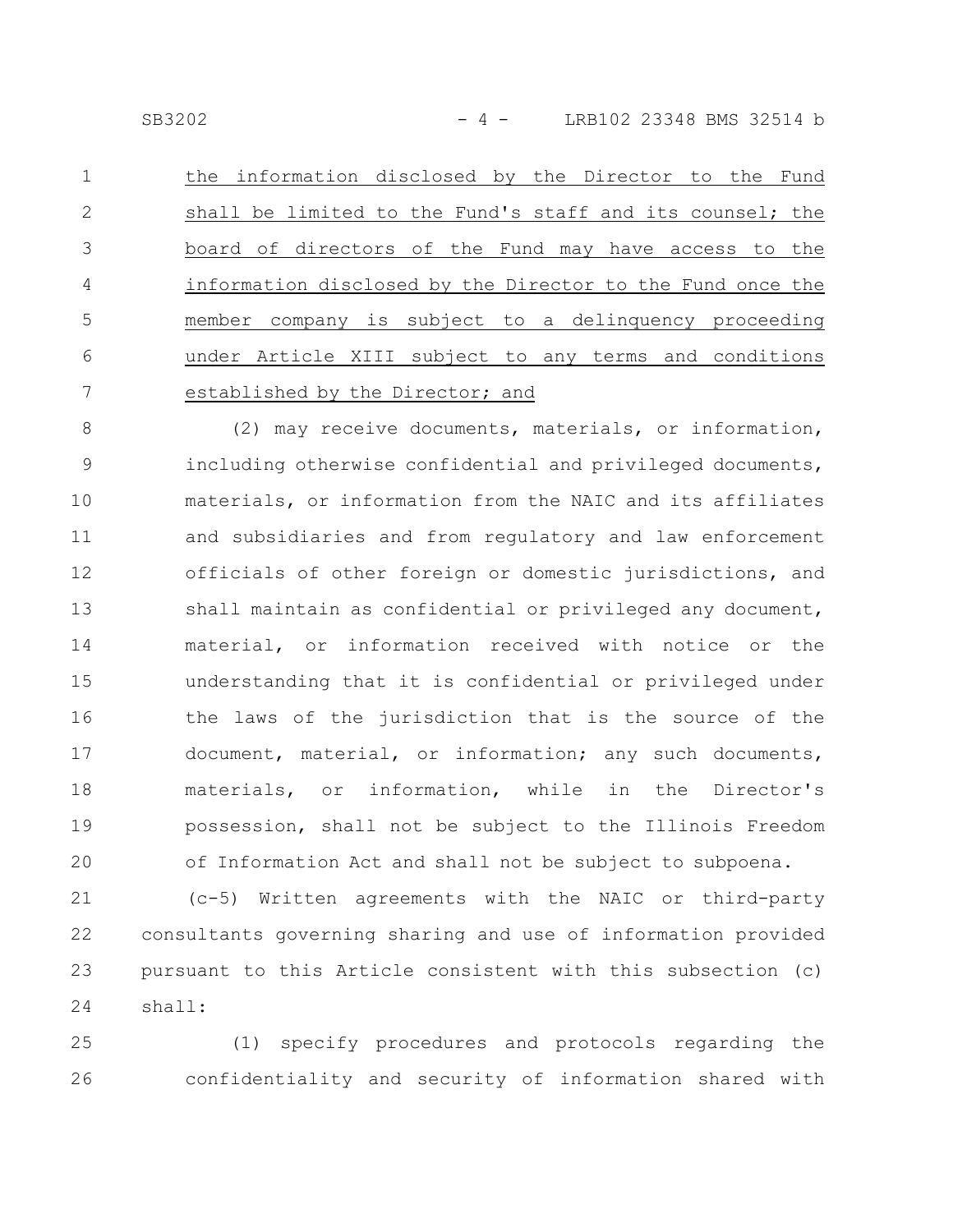the NAIC and its affiliates and subsidiaries or third-party consultants pursuant to this Article, including procedures and protocols for sharing by the NAIC with other state, federal, or international requlators; 1 2 3 4

(2) specify that ownership of information shared with the NAIC and its affiliates and subsidiaries or third-party consultants pursuant to this Article remains with the Director and the NAIC's or third-party consultant's use of the information is subject to the direction of the Director; 5 6 7 8 9 10

(3) require prompt notice to be given to a company whose confidential information in the possession of the NAIC or third-party consultant pursuant to this Article is subject to a request or subpoena for disclosure or production; and 11 12 13 14 15

(4) require the NAIC and its affiliates and subsidiaries or third-party consultants to consent to intervention by a company in any judicial or administrative action in which the NAIC and its affiliates and subsidiaries or third-party consultants may be required to disclose confidential information about the company shared with the NAIC and its affiliates and subsidiaries or third-party consultants pursuant to this Article. 16 17 18 19 20 21 22 23 24

(d) The sharing of documents, materials, or information by the Director pursuant to this Article shall not constitute a 25 26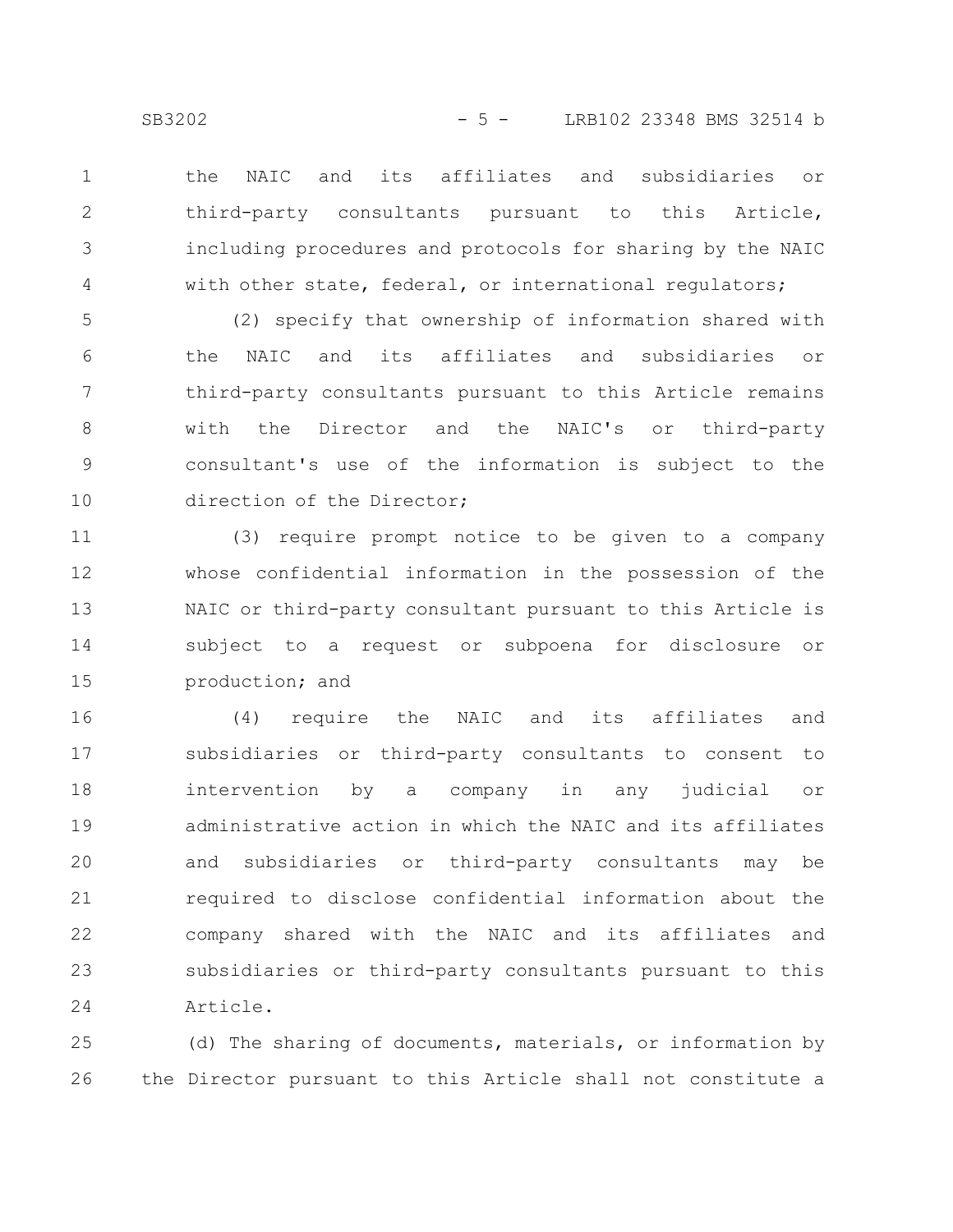delegation of regulatory authority or rulemaking, and the Director is solely responsible for the administration, execution, and enforcement of the provisions of this Article. 1 2 3

(e) No waiver of any applicable privilege or claim of confidentiality in the documents, materials, or information shall occur as a result of disclosure to the Director under this Section or as a result of sharing as authorized in subsection (c) of this Section. 4 5 6 7 8

(f) Documents, materials, or other information in the possession or control of the NAIC or a third-party consultant pursuant to this Article shall be confidential by law and privileged, shall not be subject to the Illinois Freedom of Information Act, shall not be subject to subpoena, and shall not be subject to discovery or admissible in evidence in any private civil action. 9 10 11 12 13 14 15

(Source: P.A. 102-394, eff. 8-16-21.) 16

(Text of Section after amendment by P.A. 102-578) 17

Sec. 131.22. Confidential treatment. 18

(a) Documents, materials, or other information in the possession or control of the Department that are obtained by or disclosed to the Director or any other person in the course of an examination or investigation made pursuant to this Article and all information reported or provided to the Department pursuant to paragraphs (12) and (13) of Section 131.5 and Sections 131.13 through 131.21 are recognized by 19 20 21 22 23 24 25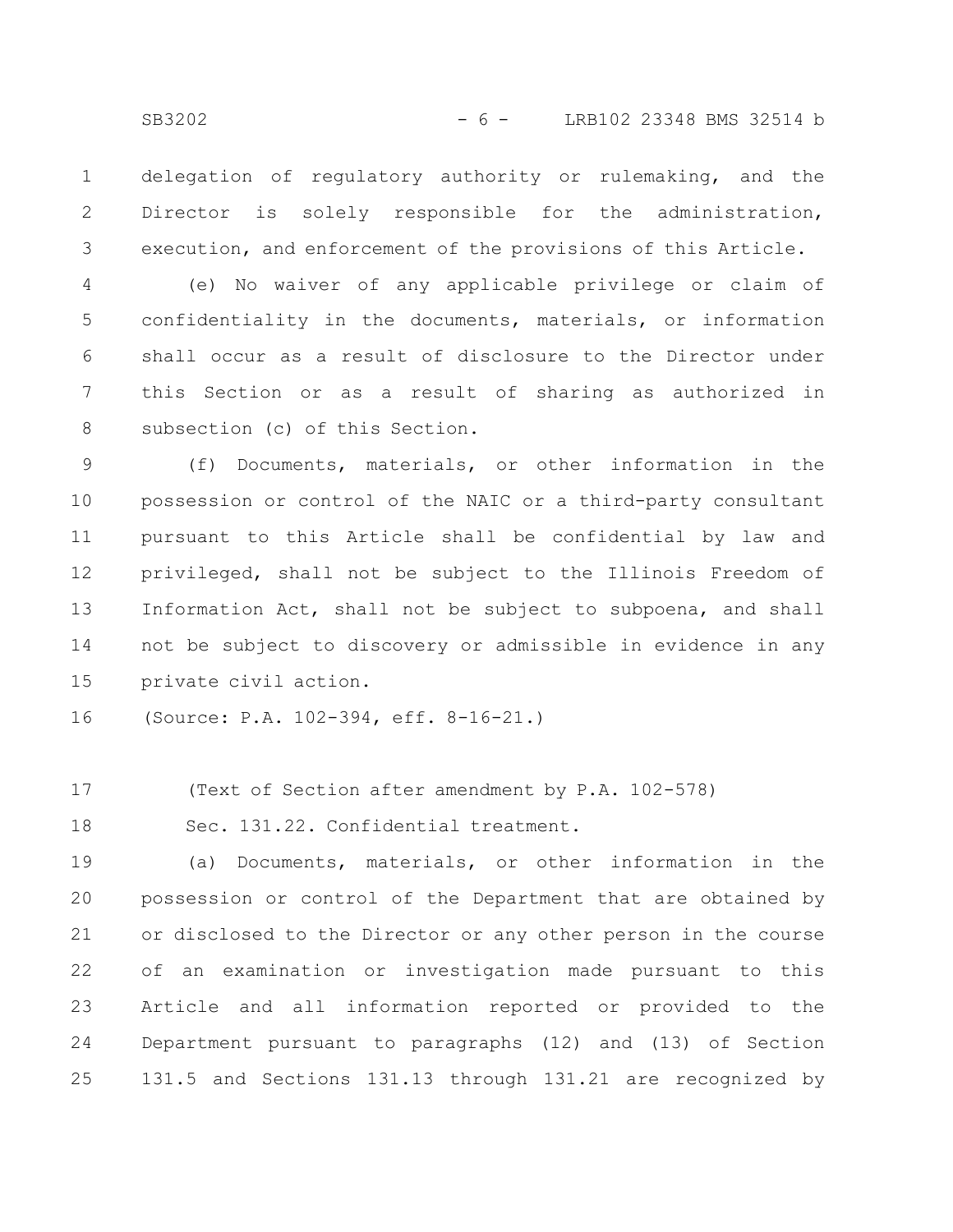this State as being proprietary and to contain trade secrets, and shall be confidential by law and privileged, shall not be subject to the Illinois Freedom of Information Act, shall not be subject to subpoena, and shall not be subject to discovery or admissible in evidence in any private civil action. However, the Director is authorized to use the documents, materials, or other information in the furtherance of any regulatory or legal action brought as a part of the Director's official duties. The Director shall not otherwise make the documents, materials, or other information public without the prior written consent of the company to which it pertains unless the Director, after giving the company and its affiliates who would be affected thereby prior written notice and an opportunity to be heard, determines that the interest of policyholders, shareholders, or the public shall be served by the publication thereof, in which event the Director may publish all or any part in such manner as may be deemed appropriate. 1 2 3 4 5 6 7 8 9 10 11 12 13 14 15 16 17 18

(b) Neither the Director nor any person who received documents, materials, or other information while acting under the authority of the Director or with whom such documents, materials, or other information are shared pursuant to this Article shall be permitted or required to testify in any private civil action concerning any confidential documents, materials, or information subject to subsection (a) of this Section. 19 20 21 22 23 24 25 26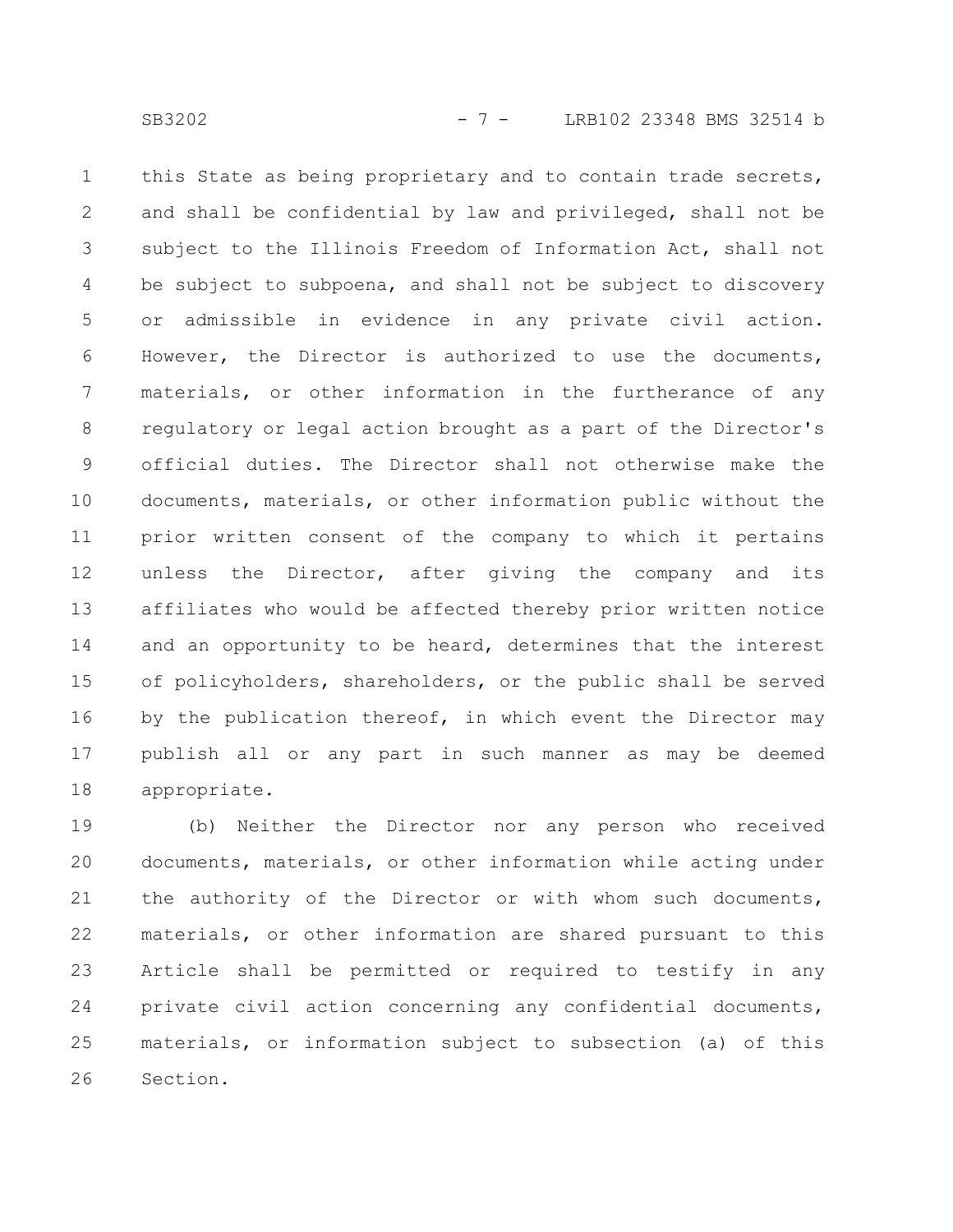### SB3202 - 8 - LRB102 23348 BMS 32514 b

(c) In order to assist in the performance of the Director's duties, the Director: 1 2

(1) may share documents, materials, or other information, including the confidential and privileged documents, materials, or information subject to subsection (a) of this Section, including proprietary and trade secret documents and materials, with other state, federal, and international regulatory agencies, with the NAIC and its affiliates and subsidiaries, and with third-party consultants, and with state, federal, and international law enforcement authorities and requlatory agencies, including members of any supervisory college allowed by this Article, provided that the recipient agrees in writing to maintain the confidentiality and privileged status of the document, material, or other information, and has verified in writing the legal authority to maintain confidentiality; 3 4 5 6 7 8 9 10 11 12 13 14 15 16 17

(1.5) notwithstanding paragraph (1) of this subsection (c), may only share confidential and privileged documents, material, or information reported pursuant to subsection (a) of Section 131.14b with commissioners of states having statutes or regulations substantially similar to subsection (a) of this Section and who have agreed in writing not to disclose such information; and 18 19 20 21 22 23 24

(1.7) notwithstanding paragraph (1) of this subsection (c), may only share confidential and privileged documents, 25 26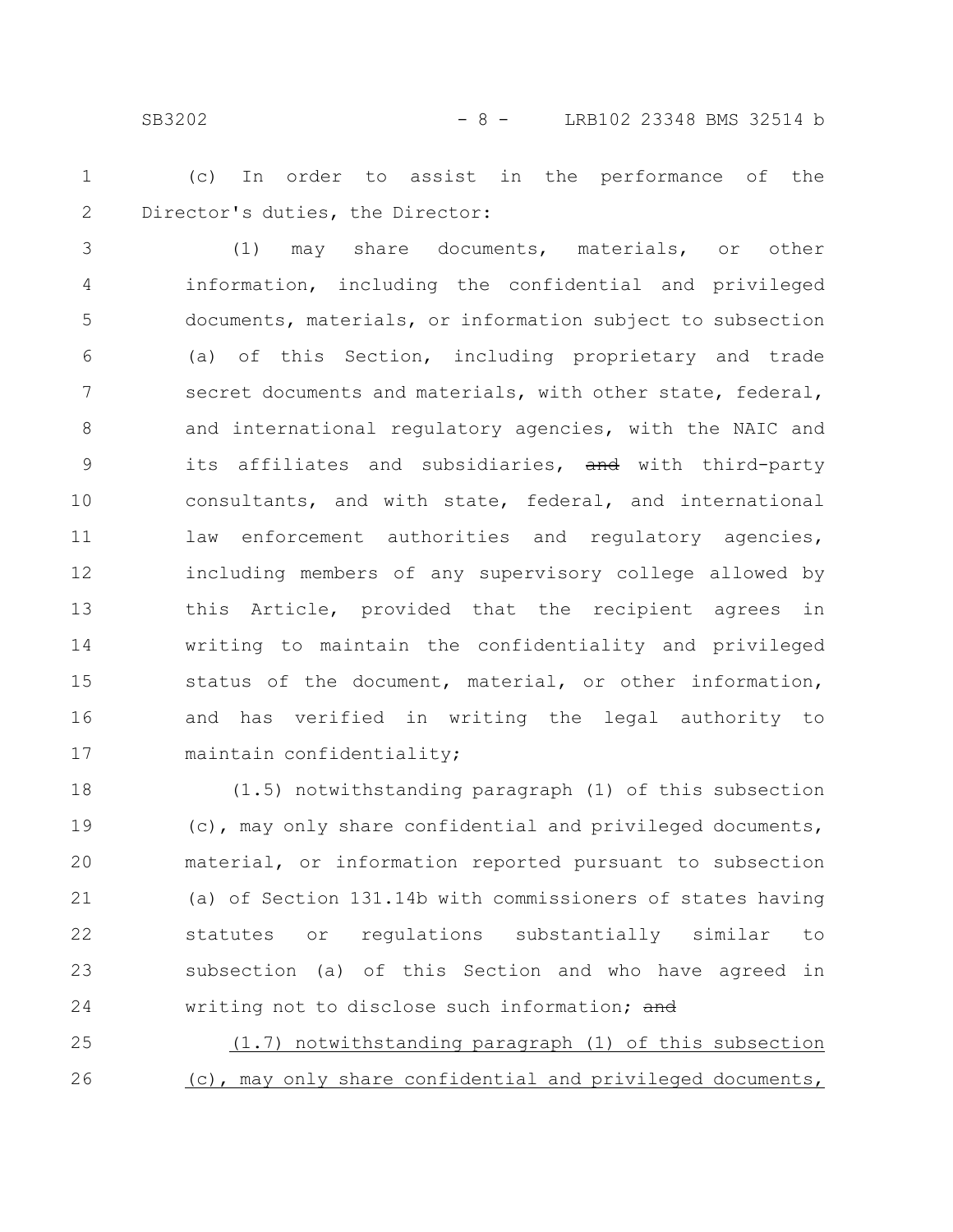| SB3202 |  |  |
|--------|--|--|
|        |  |  |

| $\mathbf 1$    | material, or information reported pursuant to Section       |
|----------------|-------------------------------------------------------------|
| $\overline{2}$ | the<br>Illinois Insurance Guaranty Fund<br>131.14b<br>with  |
| 3              | regarding any member company defined in Section 534.5 if    |
| $\overline{4}$ | the Director determines that the member company may be      |
| 5              | subject to a future delinquency proceeding under Article    |
| 6              | XIII; the Director may disclose the information described   |
| 7              | in this subsection so long as the Fund agrees in writing to |
| $8\,$          | hold that information confidential, in a manner consistent  |
| $\mathcal{G}$  | with this Code, and uses that information to prepare for    |
| 10             | the possible liquidation of the member company; access to   |
| 11             | information disclosed by the Director to the Fund<br>the    |
| 12             | shall be limited to the Fund's staff and its counsel; the   |
| 13             | board of directors of the Fund may have access to the       |
| 14             | information disclosed by the Director to the Fund once the  |
| 15             | member company is subject to a delinquency proceeding       |
| 16             | under Article XIII subject to any terms and conditions      |
| 17             | established by the Director; and                            |

(2) may receive documents, materials, or information, including otherwise confidential and privileged documents, materials, or information, including proprietary and trade secret information, from the NAIC and its affiliates and subsidiaries and from regulatory and law enforcement officials of other foreign or domestic jurisdictions, and shall maintain as confidential or privileged any document, material, or information received with notice or the understanding that it is confidential or privileged under 18 19 20 21 22 23 24 25 26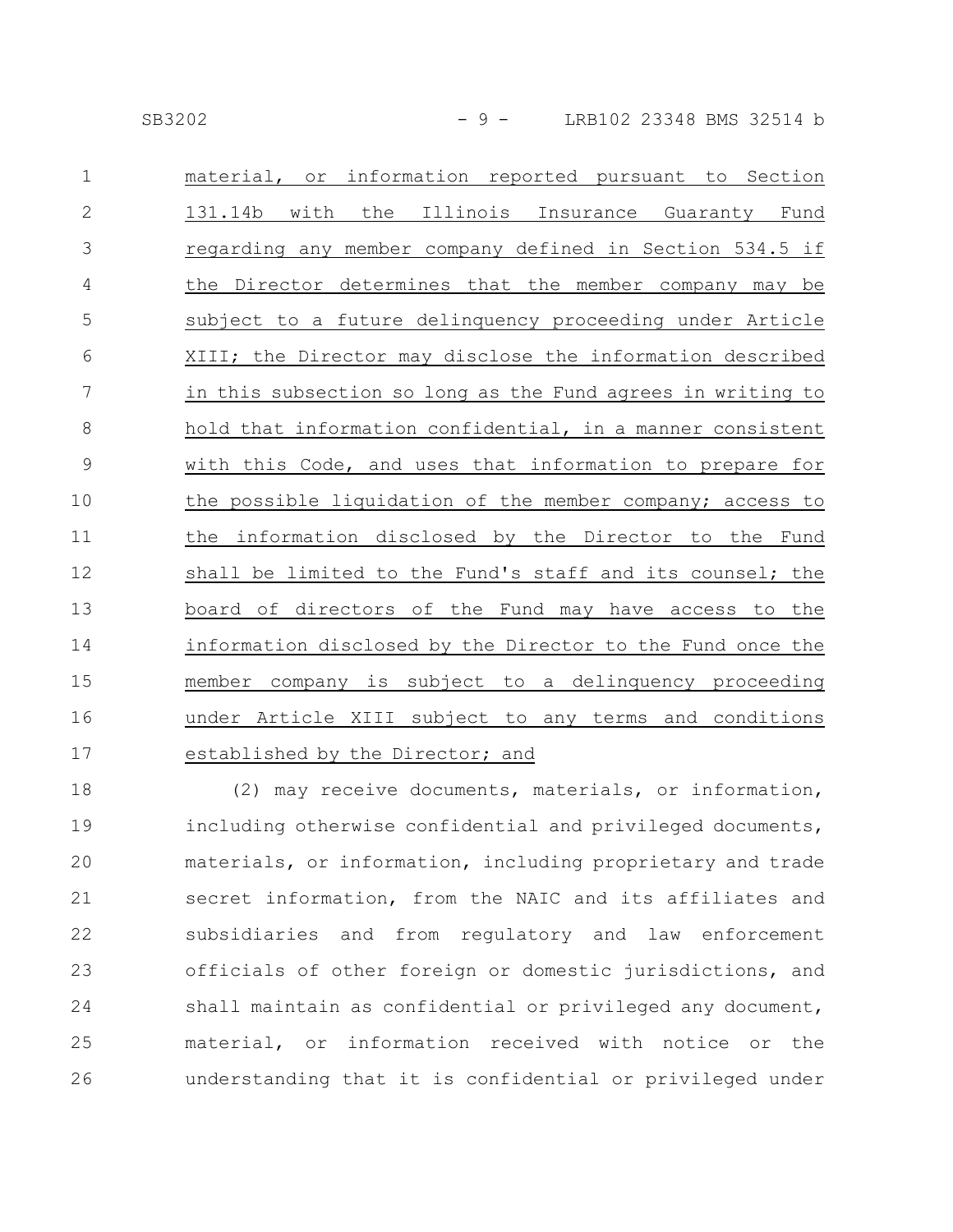the laws of the jurisdiction that is the source of the document, material, or information; any such documents, materials, or information, while in the Director's possession, shall not be subject to the Illinois Freedom of Information Act and shall not be subject to subpoena. 1 2 3 4 5

6

#### (blank).

(c-5) Written agreements with the NAIC or third-party consultants governing sharing and use of information provided pursuant to this Article consistent with subsection (c) shall: 7 8 9

(1) specify procedures and protocols regarding the confidentiality and security of information shared with the NAIC and its affiliates and subsidiaries or third-party consultants pursuant to this Article, including procedures and protocols for sharing by the NAIC with other state, federal, or international regulators; the agreement shall provide that the recipient agrees in writing to maintain the confidentiality and privileged status of the documents, materials, or other information and has verified in writing the legal authority to maintain such confidentiality; 10 11 12 13 14 15 16 17 18 19 20

(2) specify that ownership of information shared with the NAIC and its affiliates and subsidiaries or third-party consultants pursuant to this Article remains with the Director and the NAIC's or third-party consultant's use of the information is subject to the direction of the Director; 21 22 23 24 25 26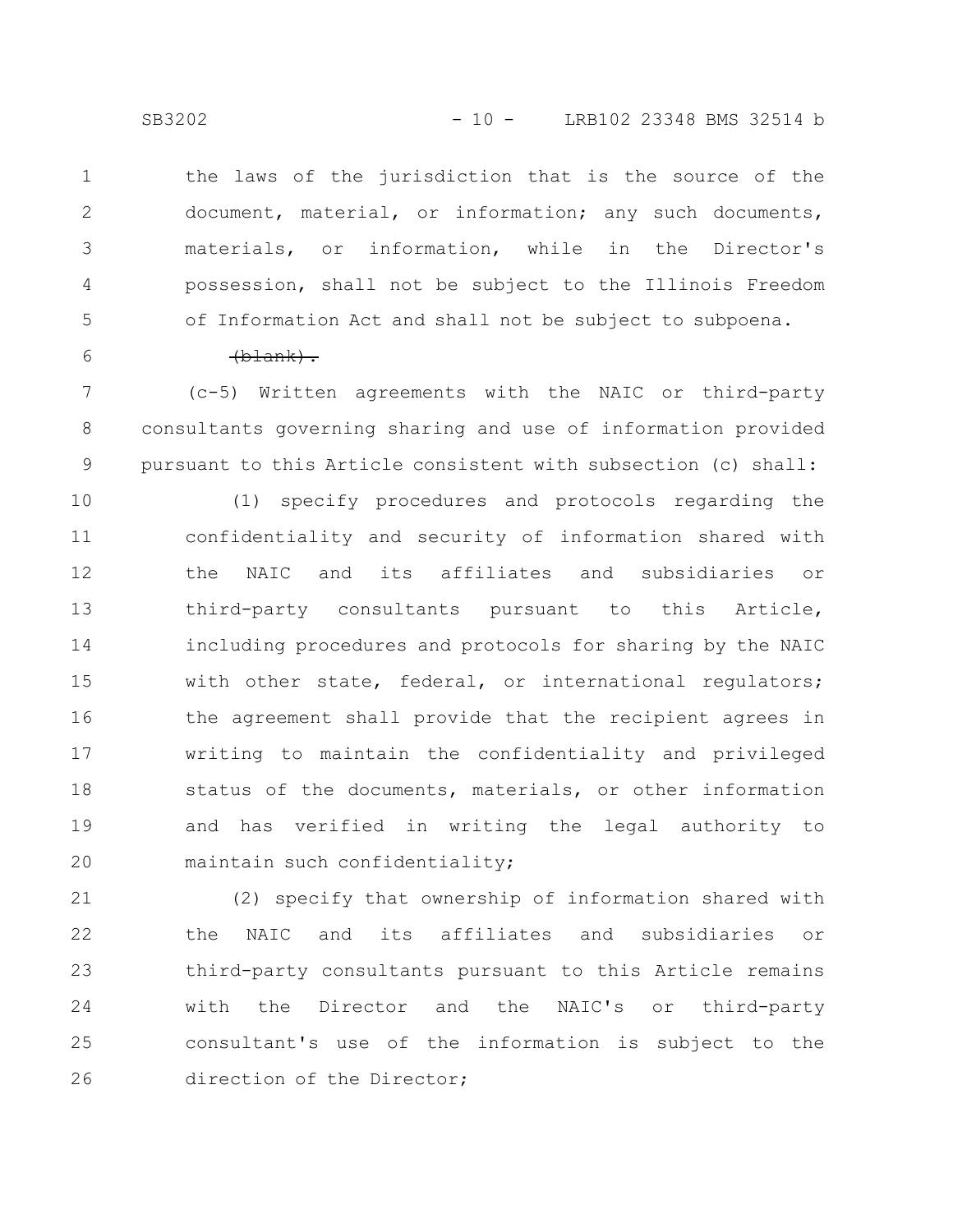(3) require prompt notice to be given to a company whose confidential information in the possession of the NAIC or third-party consultant pursuant to this Article is subject to a request or subpoena for disclosure or production; 1 2 3 4 5

(4) require the NAIC and its affiliates and subsidiaries or third-party consultants to consent to intervention by a company in any judicial or administrative action in which the NAIC and its affiliates and subsidiaries or third-party consultants may be required to disclose confidential information about the company shared with the NAIC and its affiliates and subsidiaries or third-party consultants pursuant to this Article; and 6 7 8 9 10 11 12 13 14

(5) excluding documents, material, or information reported pursuant to subsection (c) of Section 131.14b, prohibit the NAIC or third-party consultant from storing the information shared pursuant to this Code in a permanent database after the underlying analysis is completed. 15 16 17 18 19 20

(d) The sharing of documents, materials, or information by the Director pursuant to this Article shall not constitute a delegation of regulatory authority or rulemaking, and the Director is solely responsible for the administration, execution, and enforcement of the provisions of this Article. (e) No waiver of any applicable privilege or claim of 21 22 23 24 25 26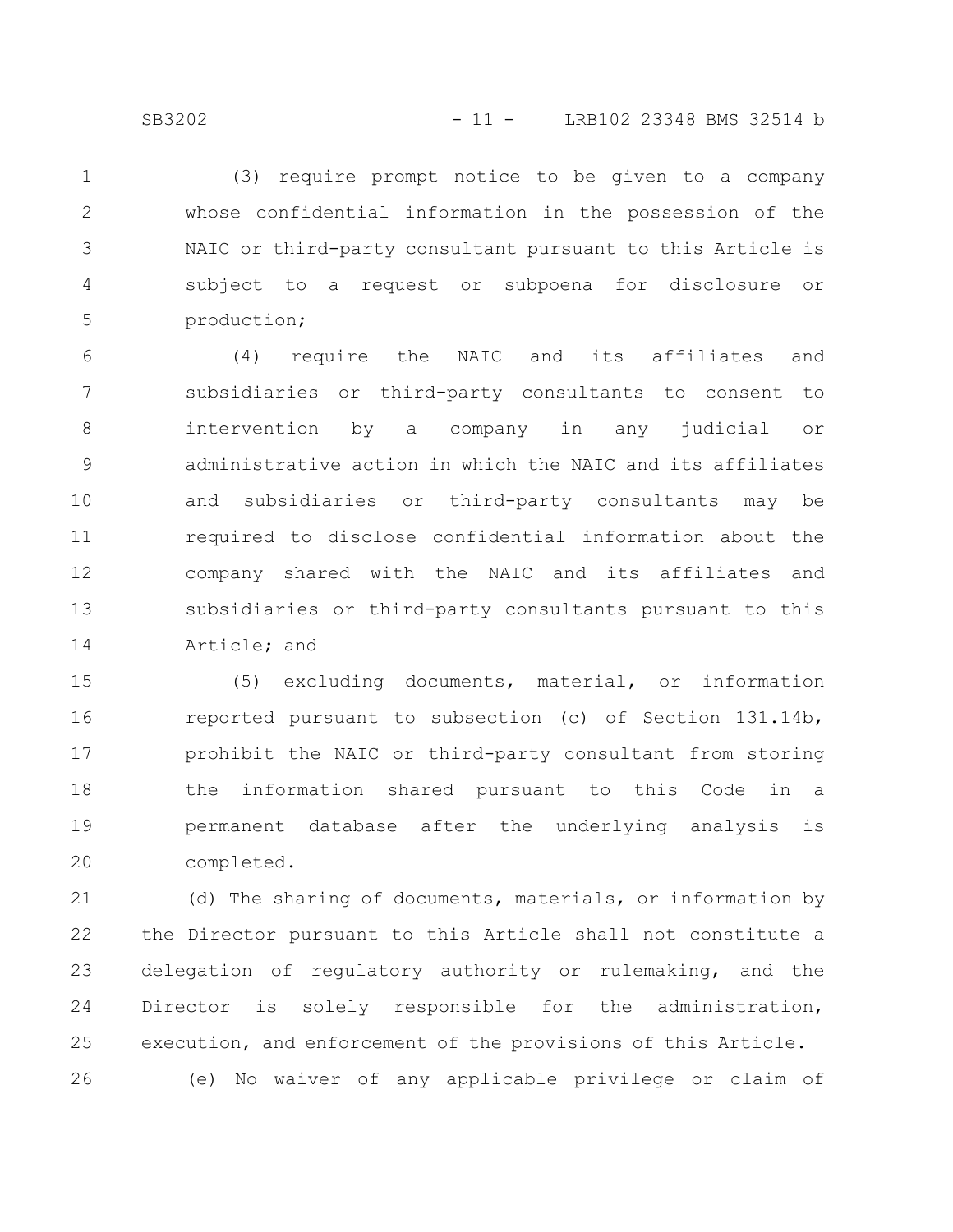confidentiality in the documents, materials, or information shall occur as a result of disclosure to the Director under this Section or as a result of sharing as authorized in subsection (c) of this Section. 1 2 3 4

(f) Documents, materials, or other information in the possession or control of the NAIC or third-party consultant pursuant to this Article shall be confidential by law and privileged, shall not be subject to the Illinois Freedom of Information Act, shall not be subject to subpoena, and shall not be subject to discovery or admissible in evidence in any private civil action. 5 6 7 8 9 10 11

(Source: P.A. 102-394, eff. 8-16-21; 102-578, eff. 7-1-22 (See Section 5 of P.A. 102-672 for effective date of P.A. 102-578); revised 12-1-21.) 12 13 14

(215 ILCS 5/132.5) (from Ch. 73, par. 744.5) 15

Sec. 132.5. Examination reports. 16

(a) General description. All examination reports shall be comprised of only facts appearing upon the books, records, or other documents of the company, its agents, or other persons examined or as ascertained from the testimony of its officers, agents, or other persons examined concerning its affairs and the conclusions and recommendations as the examiners find reasonably warranted from those facts. 17 18 19 20 21 22 23

(b) Filing of examination report. No later than 60 days following completion of the examination, the examiner in 24 25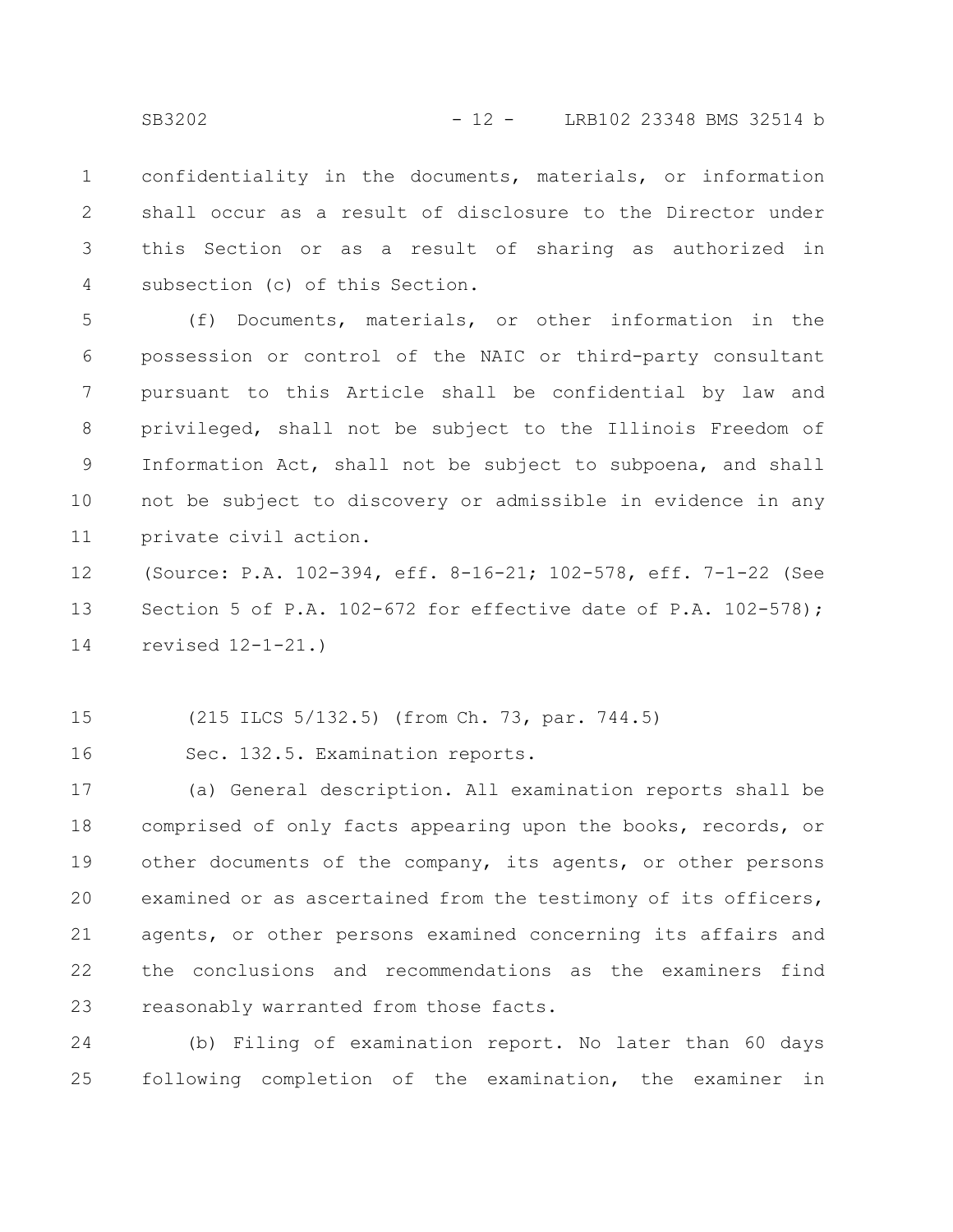SB3202 - 13 - LRB102 23348 BMS 32514 b

charge shall file with the Department a verified written report of examination under oath. Upon receipt of the verified report, the Department shall transmit the report to the company examined, together with a notice that affords the company examined a reasonable opportunity of not more than 30 days to make a written submission or rebuttal with respect to any matters contained in the examination report. 1 2 3 4 5 6 7

(c) Adoption of the report on examination. Within 30 days of the end of the period allowed for the receipt of written submissions or rebuttals, the Director shall fully consider and review the report, together with any written submissions or rebuttals and any relevant portions of the examiners work papers and enter an order: 8 9 10 11 12 13

(1) Adopting the examination report as filed or with modification or corrections. If the examination report reveals that the company is operating in violation of any law, regulation, or prior order of the Director, the Director may order the company to take any action the Director considers necessary and appropriate to cure the violation. 14 15 16 17 18 19 20

(2) Rejecting the examination report with directions to the examiners to reopen the examination for purposes of obtaining additional data, documentation, or information and refiling under subsection (b). 21 22 23 24

(3) Calling for an investigatory hearing with no less than 20 days notice to the company for purposes of 25 26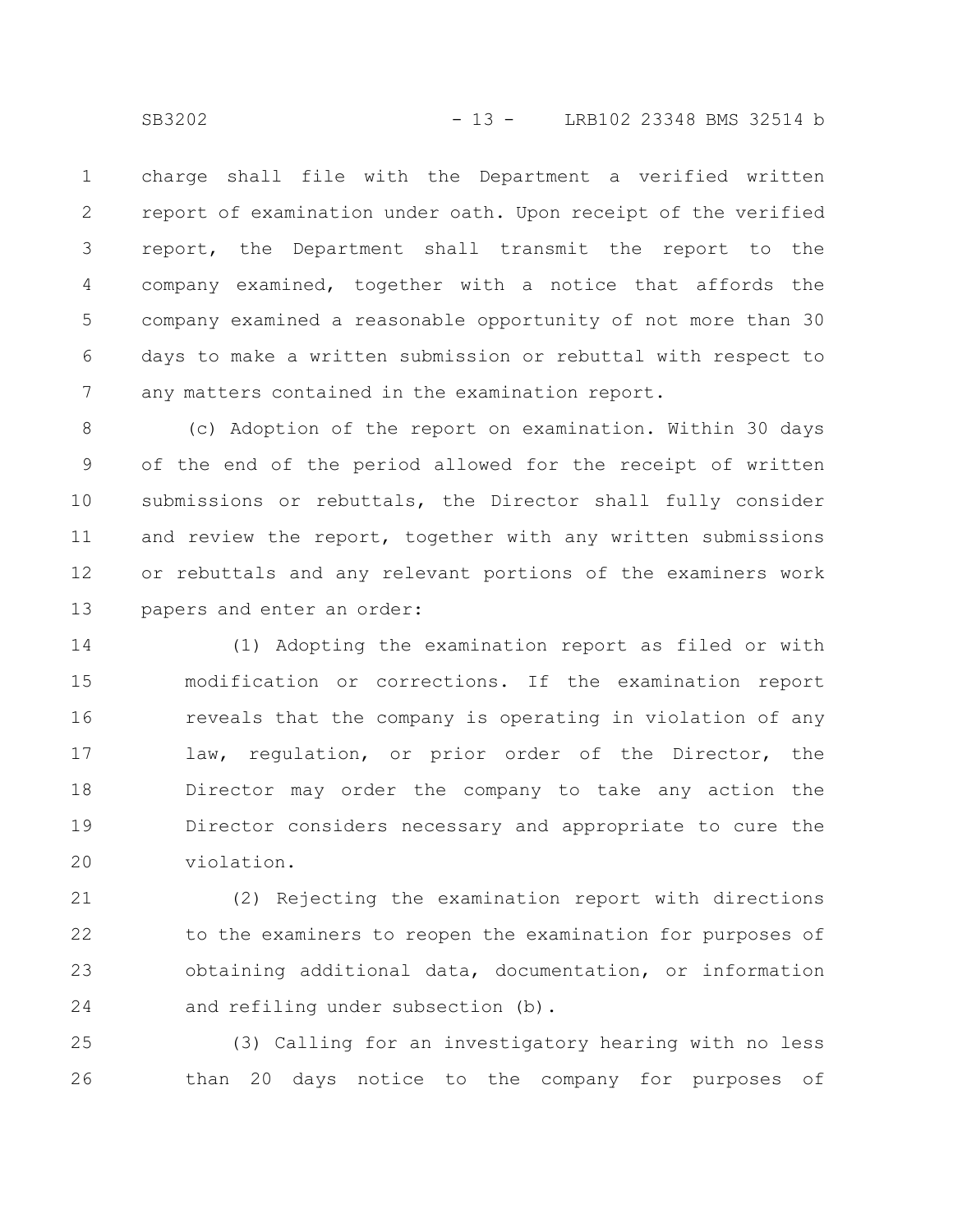- 
- 1 2

obtaining additional documentation, data, information, and testimony.

(d) Order and procedures. All orders entered under paragraph (1) of subsection (c) shall be accompanied by findings and conclusions resulting from the Director's consideration and review of the examination report, relevant examiner work papers, and any written submissions or rebuttals. The order shall be considered a final administrative decision and may be appealed in accordance with the Administrative Review Law. The order shall be served upon the company by certified mail, together with a copy of the adopted examination report. Within 30 days of the issuance of the adopted report, the company shall file affidavits executed by each of its directors stating under oath that they have received a copy of the adopted report and related orders. 3 4 5 6 7 8 9 10 11 12 13 14 15

Any hearing conducted under paragraph (3) of subsection (c) by the Director or an authorized representative shall be conducted as a nonadversarial confidential investigatory proceeding as necessary for the resolution of any inconsistencies, discrepancies, or disputed issues apparent upon the face of the filed examination report or raised by or as a result of the Director's review of relevant work papers or by the written submission or rebuttal of the company. Within 20 days of the conclusion of any hearing, the Director shall enter an order under paragraph (1) of subsection (c). 16 17 18 19 20 21 22 23 24 25

The Director shall not appoint an examiner as an 26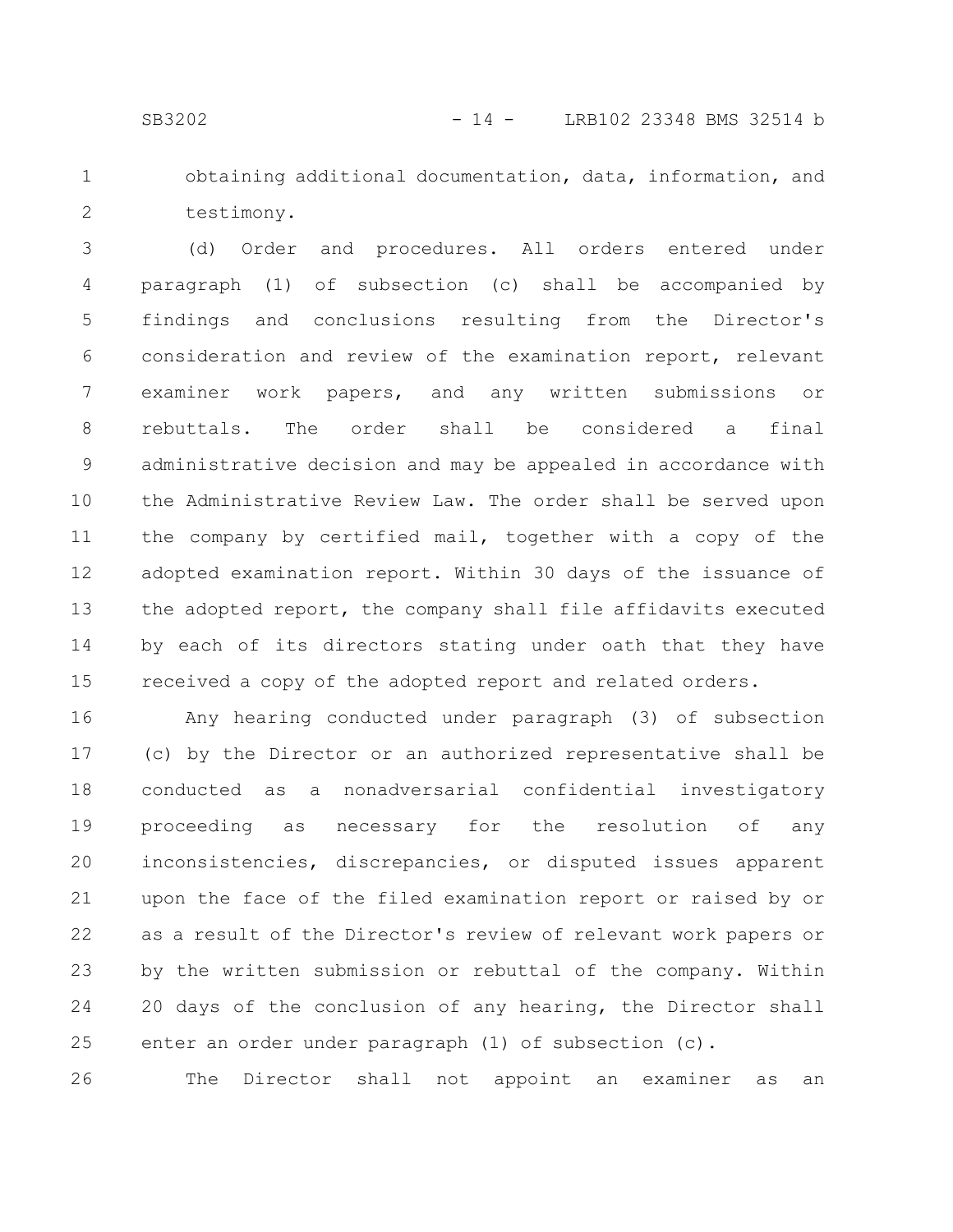authorized representative to conduct the hearing. The hearing shall proceed expeditiously with discovery by the company limited to the examiner's work papers that tend to substantiate any assertions set forth in any written submission or rebuttal. The Director or his representative may issue subpoenas for the attendance of any witnesses or the production of any documents deemed relevant to the investigation, whether under the control of the Department, the company, or other persons. The documents produced shall be included in the record, and testimony taken by the Director or his representative shall be under oath and preserved for the record. Nothing contained in this Section shall require the Department to disclose any information or records that would indicate or show the existence or content of any investigation or activity of a criminal justice agency. 1 2 3 4 5 6 7 8 9 10 11 12 13 14 15

The hearing shall proceed with the Director or his representative posing questions to the persons subpoenaed. Thereafter the company and the Department may present testimony relevant to the investigation. Cross-examination shall be conducted only by the Director or his representative. The company and the Department shall be permitted to make closing statements and may be represented by counsel of their choice. 16 17 18 19 20 21 22 23

(e) Publication and use. Upon the adoption of the examination report under paragraph (1) of subsection (c), the Director shall continue to hold the content of the examination 24 25 26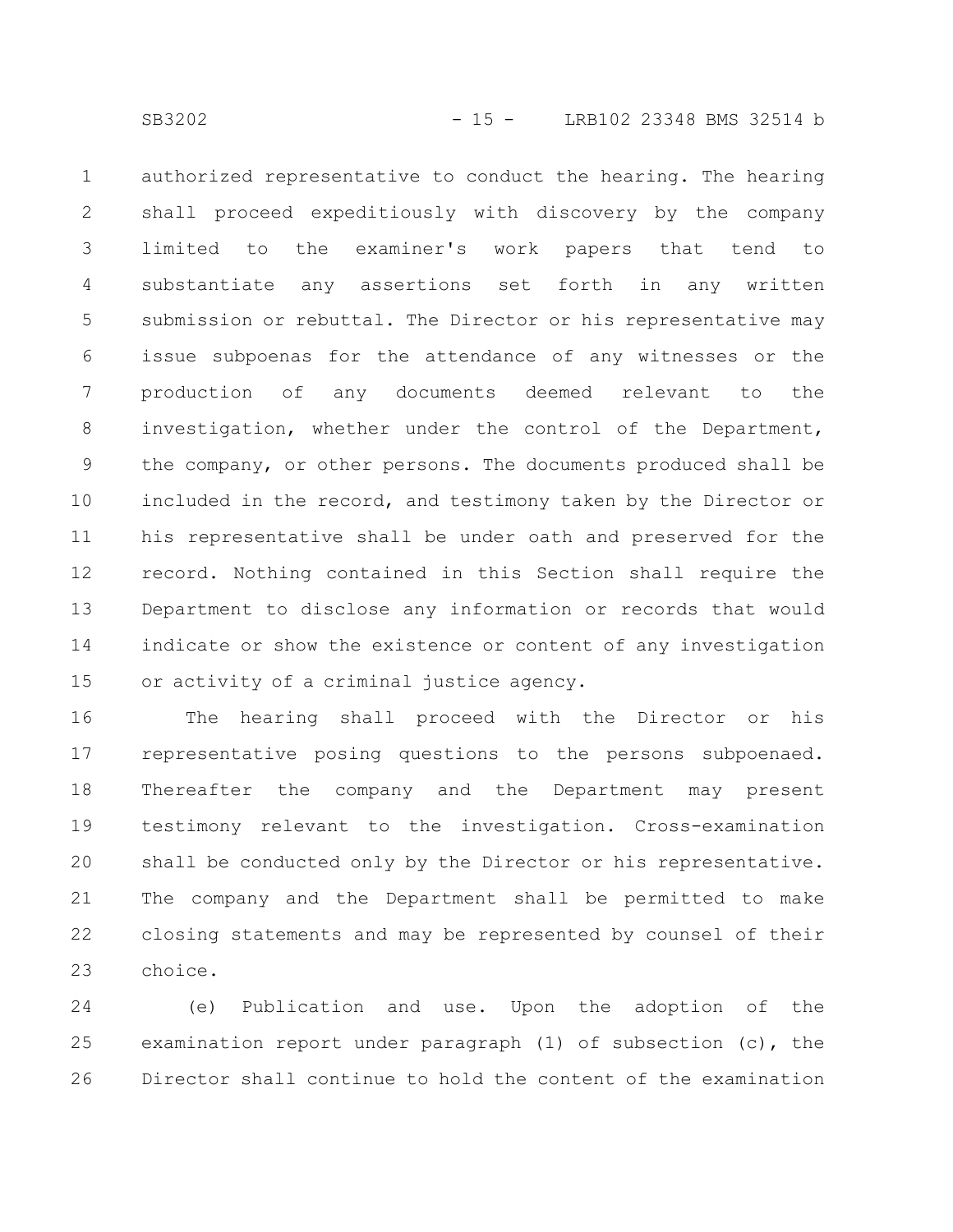report as private and confidential information for a period of 35 days, except to the extent provided in subsection (b). Thereafter, the Director may open the report for public inspection so long as no court of competent jurisdiction has stayed its publication. 1 2 3 4 5

Nothing contained in this Code shall prevent or be construed as prohibiting the Director from disclosing the content of an examination report, preliminary examination report or results, or any matter relating thereto, to the insurance department of any other state or country or to law enforcement officials of this or any other state or agency of the federal government at any time, so long as the agency or office receiving the report or matters relating thereto agrees in writing to hold it confidential and in a manner consistent with this Code. 6 7 8 9 10 11 12 13 14 15

In the event the Director determines that regulatory action is appropriate as a result of any examination, he may initiate any proceedings or actions as provided by law. 16 17 18

(f) Confidentiality of ancillary information. All working papers, recorded information, documents, and copies thereof produced by, obtained by, or disclosed to the Director or any other person in the course of any examination must be given confidential treatment, are not subject to subpoena, and may not be made public by the Director or any other persons, except to the extent provided in subsection (e). Access may also be granted to the National Association of Insurance 19 20 21 22 23 24 25 26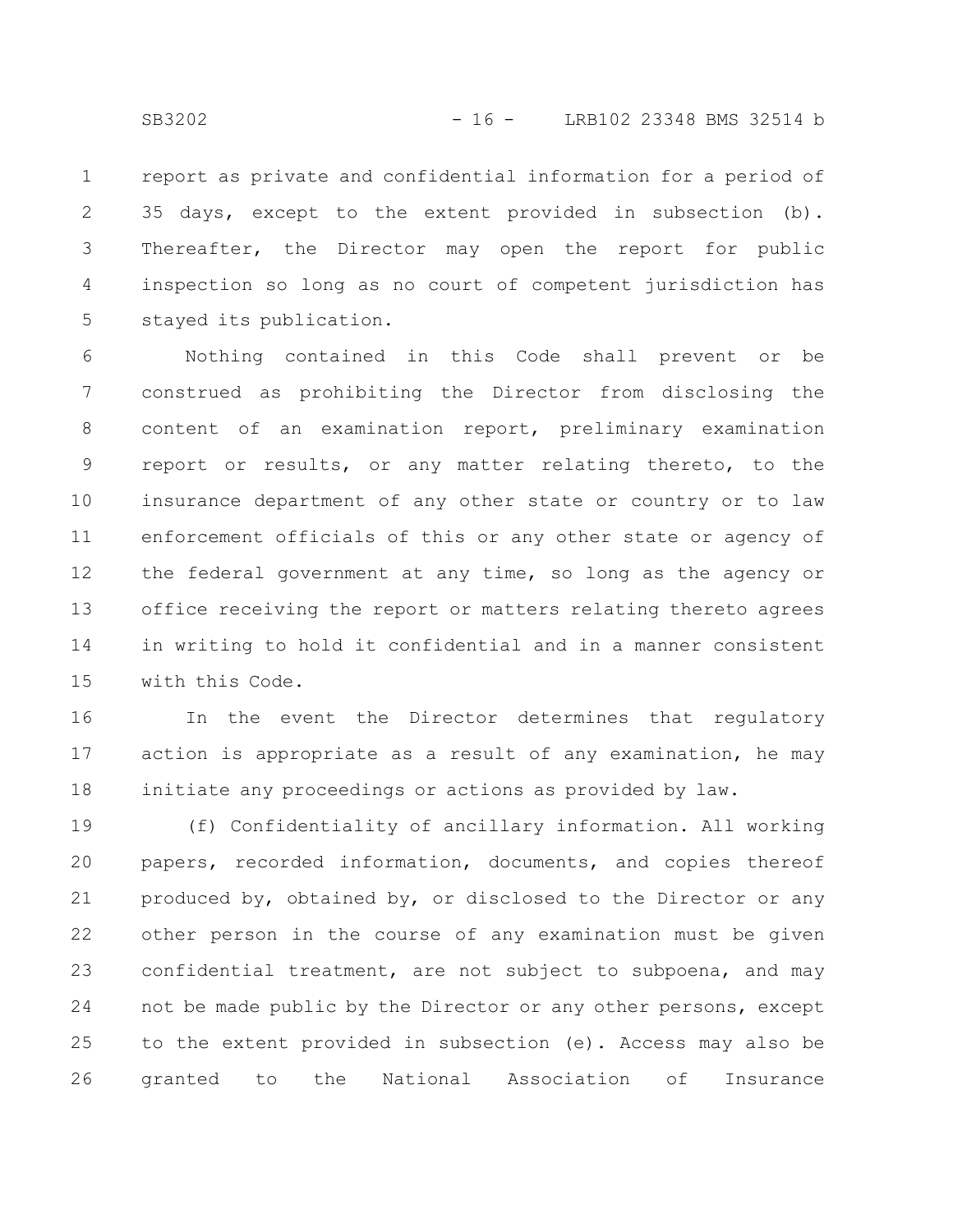Commissioners. Those parties must agree in writing before receiving the information to provide to it the same confidential treatment as required by this Section, unless the prior written consent of the company to which it pertains has been obtained. 1 2 3 4 5

This subsection (f) applies to market conduct examinations described in Section 132 of this Code. 6 7

(g) Disclosure. Nothing contained in this Code shall prevent or be construed as prohibiting the Director from disclosing the information described in subsections (e) and (f) to the Illinois Insurance Guaranty Fund regarding any member company defined in Section 534.5 if the Director determines that the member company may be subject to a future delinquency proceeding under Article XIII. The Director may disclose the information described in this subsection so long as the Fund agrees in writing to hold that information confidential, in a manner consistent with this Code, and uses that information to prepare for the possible liquidation of the member company. Access to the information disclosed by the Director to the Fund shall be limited to the Fund's staff and its counsel. The Board of Directors of the Fund may have access to the information disclosed by the Director to the Fund once the member company is subject to a delinquency proceeding under Article XIII subject to any terms and conditions established by the Director. 8 9 10 11 12 13 14 15 16 17 18 19 20 21 22 23 24 25

(Source: P.A. 100-475, eff. 1-1-18.) 26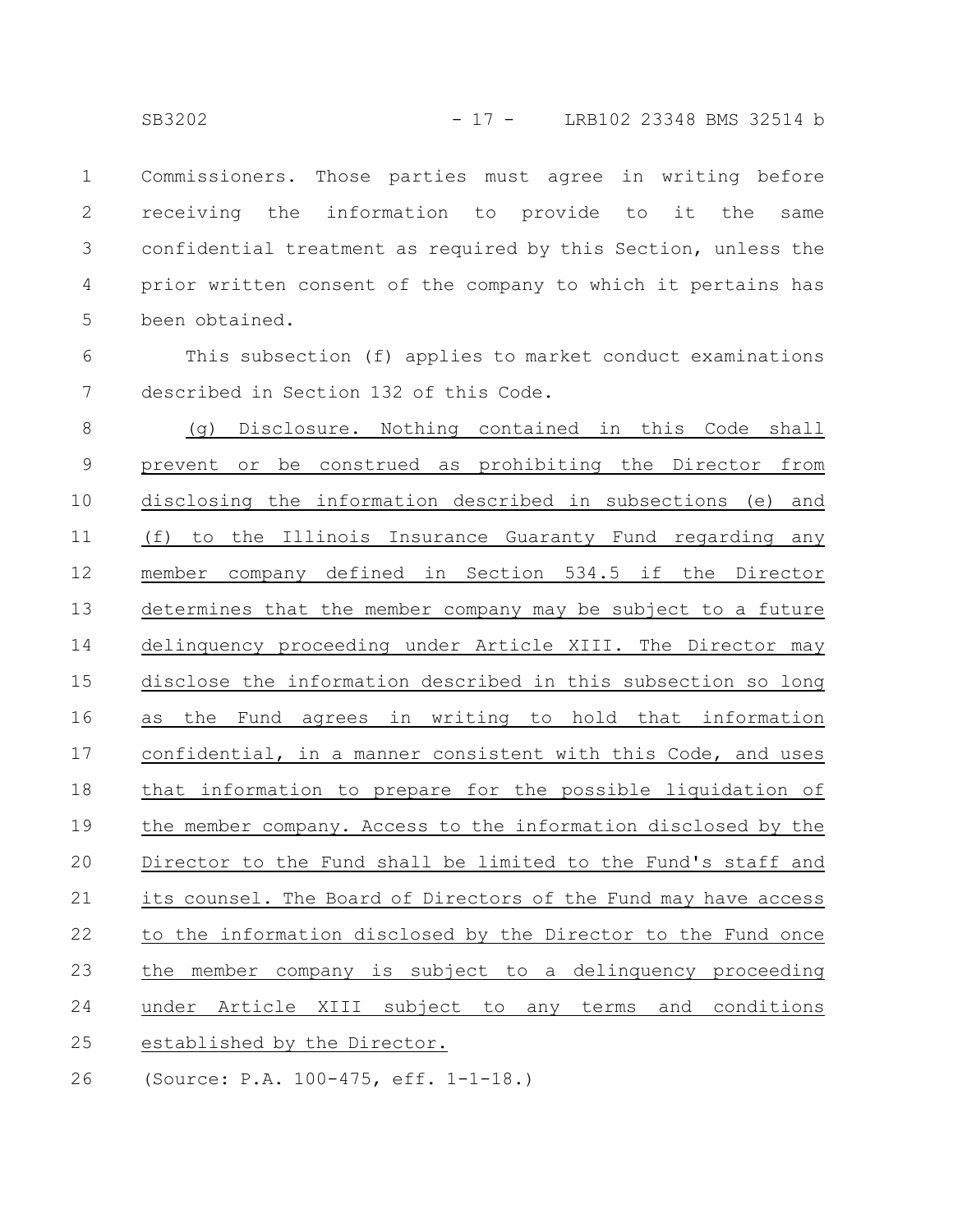SB3202 - 18 - LRB102 23348 BMS 32514 b

(215 ILCS 5/547) (from Ch. 73, par. 1065.97) 1

Sec. 547. Prevention of insolvencies. To aid in the detection and prevention of company insolvencies: 2 3

(a) The board of directors may, upon majority vote, make recommendations to the Director on matters pertaining to regulation for solvency. 4 5 6

(b) The board of directors may prepare a report on the history and causes of any company insolvency in which the Fund was obligated to pay covered claims, based on the information available to the Fund, and submit such report to the Director. 7 8 9 10

(c) The Director may disclose to the Fund the information described in subsection (g) of Section 132.5 as well as the information described in subsection (c) of Section 131.22, and the Fund may use that information to prepare for the possible liquidation of a member company subject to the requirements and restrictions set forth in Section 132.5. 11 12 13 14 15 16

(Source: P.A. 85-576.) 17

Section 95. No acceleration or delay. Where this Act makes changes in a statute that is represented in this Act by text that is not yet or no longer in effect (for example, a Section represented by multiple versions), the use of that text does not accelerate or delay the taking effect of (i) the changes made by this Act or (ii) provisions derived from any other Public Act. 18 19 20 21 22 23 24